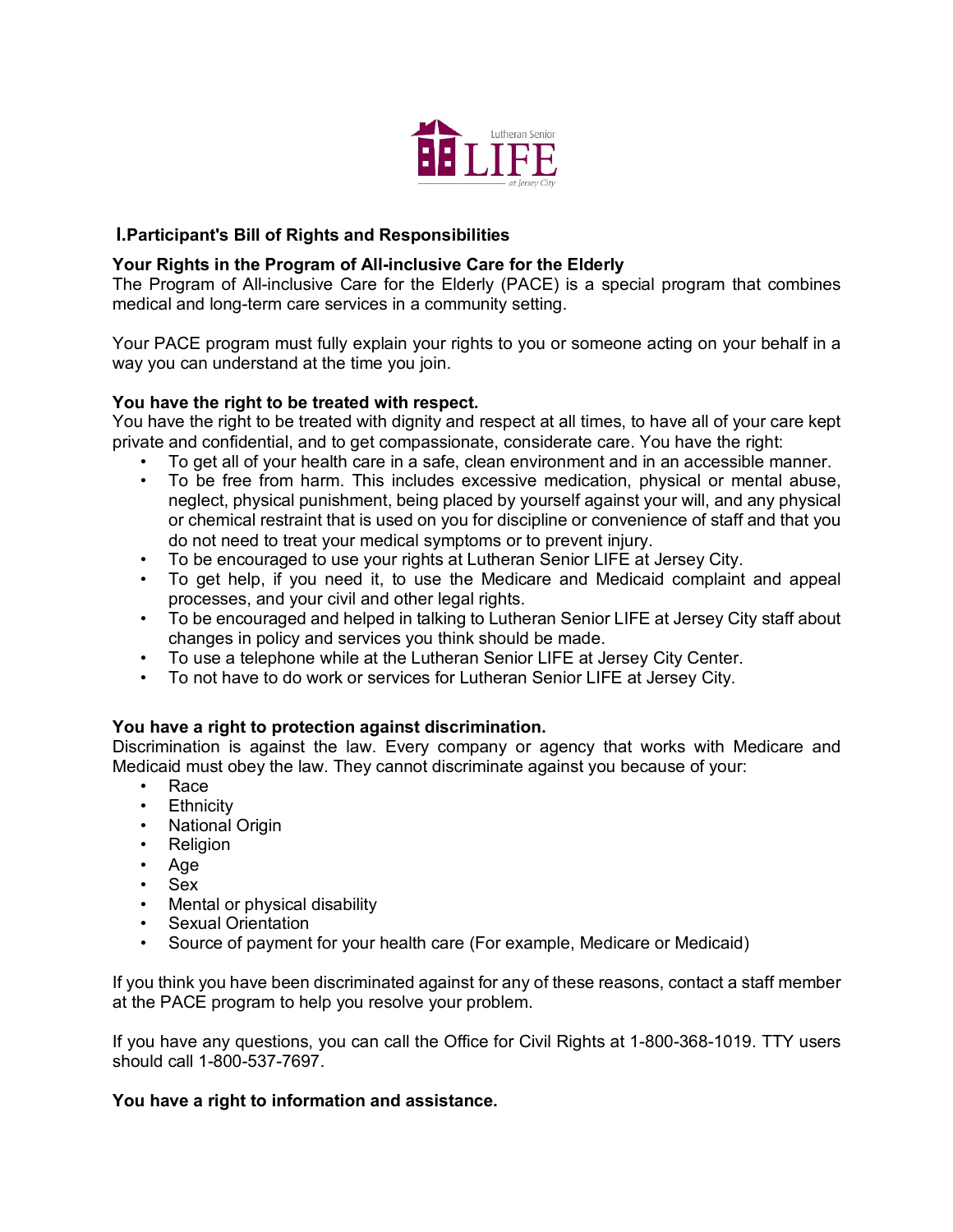You have the right to get accurate, easy-to-understand information and to have someone help you make informed health care decisions. You have the right:

- To have someone help you if you have a language or communication barrier so you can understand all information given to you.
- To have Lutheran Senior LIFE at Jersey City interpret the information into your preferred language in a culturally competent manner, if your first language is not English and you can't speak English well enough to understand the information being given to you.
- To get marketing materials and your PACE participant rights in English and in any other frequently used language in your community. You can also get these materials in Braille, if necessary.
- To have the enrollment agreement fully explained to you in a manner understood by you.
- To get a written copy of your rights from Lutheran Senior LIFE at Jersey City. These rights must be posted in a public place in the Lutheran Senior LIFE at Jersey City center where it is easy to see them.
- To be fully informed, in writing, of the services offered by Lutheran Senior LIFE at Jersey City. This includes telling you which services are provided by contractors instead of the Lutheran Senior LIFE at Jersey City staff. You must be given this information before you join, at the time you join, and when you need to make a choice about what services to receive.
- To look at, or get help to look at, the results of the most recent review of Lutheran Senior LIFE at Jersey City. Federal and State agencies review all PACE programs. You also have a right to review how Lutheran Senior LIFE at Jersey City plans to correct any problems that are found at inspection.

### **You have a right to a choice of providers.**

You have the right to choose a health care provider within Lutheran Senior LIFE at Jersey City's network and to get quality health care. Women have the right to get services from a qualified women's health care specialist for routine or preventive women's health care services.

#### **You have a right to access emergency services.**

You have the right to get emergency services when and where you need them without Lutheran Senior LIFE at Jersey City's authorization. A medical emergency is when you think your health is in serious danger—when every second counts. You may have a bad injury, sudden illness or an illness quickly getting much worse. You can get emergency care anywhere in the United States.

#### **You have a right to participate in treatment decisions.**

You have the right to fully participate in all decisions related to your health care. If you cannot fully participate in your treatment decisions or you want to have someone you trust help you, you have the right to choose that person to act on your behalf. You have the right:

- To have all treatment options explained to you in a language you understand, to be fully informed of your health status and how well you are doing, and to make health care decisions. This includes the right not to get treatment or take medications. If you choose not to get treatment, you must be told how this will affect your health.
- To have Lutheran Senior LIFE at Jersey City help you create an advance directive, if you choose. An advance directive is a written document that says how you want medical decisions to be made in case you cannot speak for yourself. You should give it to the person who will carry out your instructions and make health care decisions for you.
- To participate in making and carrying out your plan of care. You can ask for your plan of care to be reviewed at any time.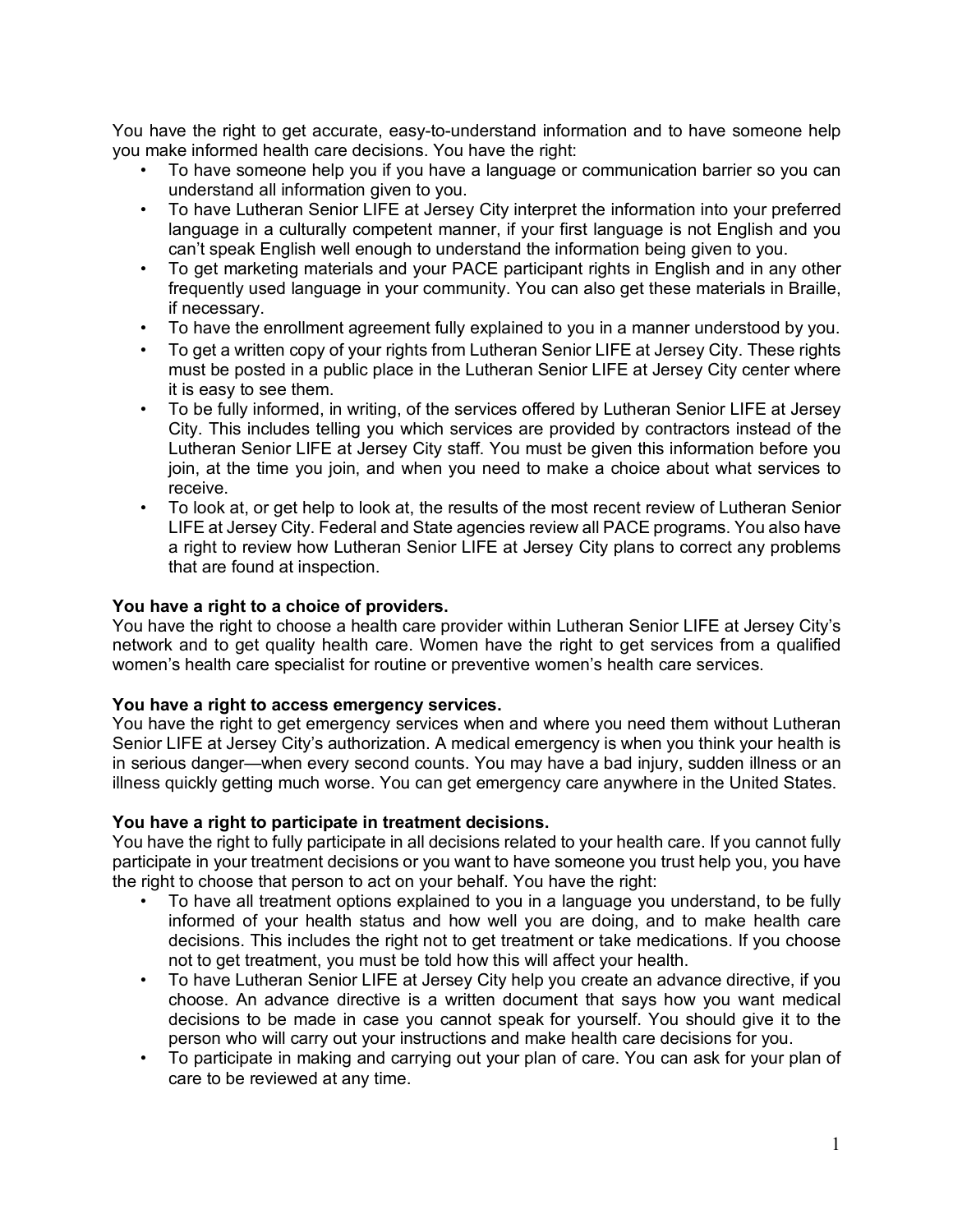• To be given advance notice, in writing, of any plan to move you to another treatment setting and the reason you are being moved.

## **You have a right to have your health information kept private.**

- You have the right to talk with health care providers in private and to have your personal health care information kept private and confidential as protected under State and Federal laws. This includes information collected and kept electronically.
- You have the right to look at and receive copies of your medical records and request amendments.
- You have the right to be assured that your written consent will be obtained for the release of information to persons not otherwise authorized under law to receive it.
- You have the right to provide written consent that limits the degree of information and the persons to whom information may be given.

There is a patient privacy rule that gives you more access to your own medical records and more control over how your personal health information is used. If you have any questions about this privacy rule, call the Office for Civil Rights at 1-800-368-1019. TTY users should call 1-800-537- 7697.

## **You have a right to file a complaint.**

You have a right to complain about the services you receive, the quality of your care or any other concerns or problems you have with Lutheran Senior LIFE at Jersey City. You have the right to a fair and timely process for resolving concerns with Lutheran Senior LIFE at Jersey City. You have the right to:

- A full explanation of the complaint process.
- Be encouraged and helped to freely explain your complaints to Lutheran Senior LIFE at Jersey City staff and outside representatives of your choice. You must not be harmed in any way for telling someone your concerns. This includes being punished, threatened, or discriminated against.
- Appeal any treatment decision by Lutheran Senior LIFE at Jersey City, staff, or contractors.

## **You have a right to leave the program.**

If, for any reason, you do not feel that Lutheran Senior LIFE at Jersey City is what you want, you have the right to leave the program at any time. You will be disenrolled from the program effective the first of the month following coordination of insurance benefits.

# **These are your State Participant Rights for Ambulatory Care**

Each patient receiving services in an ambulatory care facility shall have the following rights:

- A. To be informed of these rights, as evidenced by the patient's written acknowledgement, or by documentation by staff in the medical record, that the patient was offered a written copy of these rights and given a written or verbal explanation of these rights, in terms the patient could understand. The facility shall have a means to notify patients of any rules and regulations it has adopted governing patient conduct in the facility;
- B. To be informed of services available in the facility, of the names and professional status of the personnel providing and/or responsible for the patient's care, and of fees and related charges, including the payment, fee, deposit, and refund policy of the facility and any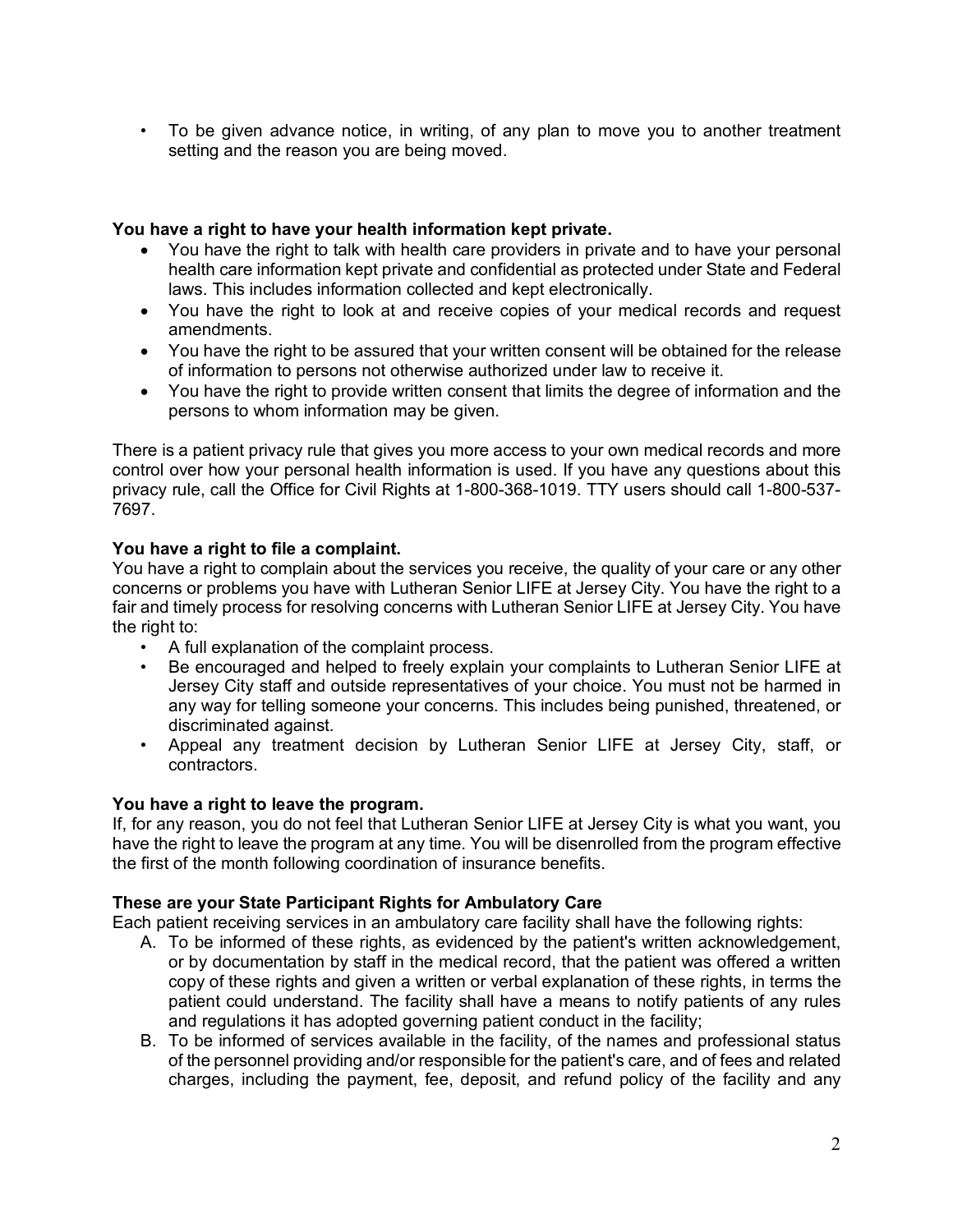charges for services not covered by sources of third-party payment or not covered by the facility's basic rate;

- C. To be informed if the facility has authorized other health care and educational institutions to participate in the patient's treatment. The patient also shall have a right to know the identity and function of these institutions, and to refuse to allow their participation in the patient's treatment;
- D. To receive from the patient's physician(s) or clinical practitioner(s), in terms that the patient understands, an explanation of his or her complete medical/health condition or diagnosis, recommended treatment, treatment options, including the option of no treatment, risk(s) of treatment, and expected result(s). If this information would be detrimental to the patient's health, or if the patient is not capable of understanding the information, the explanation shall be provided to the patient's next of kin or guardian. This release of information to the next of kin or guardian, along with the reason for not informing the patient directly, shall be documented in the patient's medical record;
- E. To participate in the planning of the patient's care and treatment, and to refuse medication and treatment. Such refusal shall be documented in the patient's medical record;
- F. To be included in experimental research only when the patient gives informed, written consent to such participation, or when a guardian gives such consent for an incompetent patient in accordance with law, rule and regulation. The patient may refuse to participate in experimental research, including the investigation of new drugs and medical devices;
- G. To voice grievances or recommend changes in policies and services to facility personnel, the governing authority, and/or outside representatives of the patient's choice either individually or as a group, and free from restraint, interference, coercion, discrimination, or reprisal;
- H. To be free from mental and physical abuse, free from exploitation, and free from use of restraints unless they are authorized by a physician for a limited period of time to protect the patient or others from injury. Drugs and other medications shall not be used for discipline of patients or for convenience of facility personnel;
- I. To confidential treatment of information about the patient.
	- a. Information in the patient's medical record shall not be released to anyone outside the facility without the patient's approval, unless another health care facility to which the patient was transferred requires the information, or unless the release of the information is required and permitted by law, a third-party payment contract, or a peer review, or unless the information is needed by the Department for statutorily authorized purposes.
	- b. The facility may release data about the patient for studies containing aggregated statistics when the patient's identity is masked;
- J. To be treated with courtesy, consideration, respect, and recognition of the patient's dignity, individuality, and right to privacy, including, but not limited to, auditory and visual privacy. The patient's privacy shall also be respected when facility personnel are discussing the patient;
- K. To not be required to perform work for the facility unless the work is part of the patient's treatment and is performed voluntarily by the patient. Such work shall be in accordance with local, State, and Federal laws and rules;
- L. To exercise civil and religious liberties, including the right to independent personal decisions. No religious beliefs or practices, or any attendance at religious services, shall be imposed upon any patient;
- M. To not be discriminated against because of age, race, religion, sex, nationality, or ability to pay, or deprived of any constitutional, civil, and/or legal rights solely because of receiving services from the facility; and